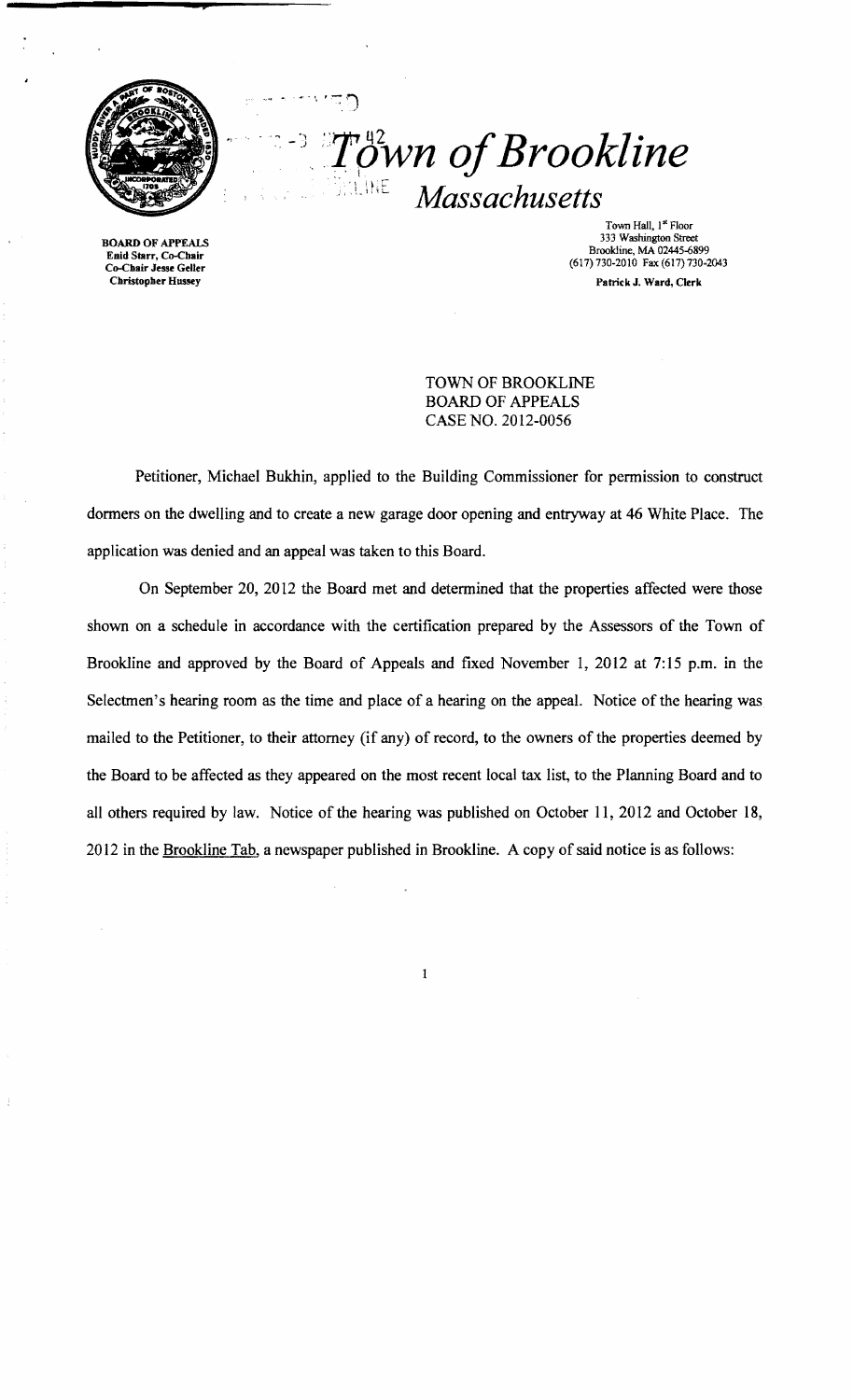## NOTICE OF HEARING

Pursuant to M.G.L. C. 39, sections 23A & 23B, the Board of Appeals will conduct a public hearing to discuss the following case:

Petitioner: Michael Buhkin Owner: Michael Bukhin and Anna Wallach Location of Premises: 46 WHITE PLACE Date of Hearing: November 1, 2011 Time of Hearing: 7:15 p.m. Place of Hearing: Selectmen's Hearing Room, 6<sup>th</sup> Floor

A public hearing will be held for a variance and/or special permit from:

- 1. 5.09.2.j; Design Review
- 2. 5.20; Floor Area Ratio
- 3. 5.43; Exceptions to Yard and Setback Regulations.
- 4. 5.50; Front Yard Requirements.
- 5. 5.60; Side Yard Requirements.
- 6. 5.70; Rear Yard Requirements
- 7. 5.90; Minimum Landscaped Open Space
- 8. 5.91; Minimum Usable Open Space
- 9. 6.04.14; Design of All Off-Street Parking Facilities
- 10. 8.02.2; Alteration or Extension

of the Zoning By-Law to construct a parking area to construct dormers on the dwelling and to create a new garage door opening and entryway at 46 White Place.

Said premise located in a T -5 residential district.

*Hearings, once opened, may be continued by the Chair to a date and time certain. No further notice will be mailed to abutters or advertised in the TAB. Questions regarding whether a hearing has been*  continued, or the date and time of any hearing may be directed to the Zoning Administrator at 617-734-*2134 or check meeting calendar* 

*at:http://calendars.town.brookline.ma.usIMasterTownCalandarl? FormID= 158.* 

The Town of Brookline does not discriminate on the basis of disability in admission to, access to, or *operations ofits programs, services or activities. Individuals who need auxiliary aids for effective*  communication in programs and services of the Town of Brookline are invited to make their needs *known to the ADA Coordinator, Stephen Bressler, Town ofBrookline,* 11 *Pierce Street, Brookline, MA 02445. Telephone:* (617) *730-2330; TDD* (617) *730-2327.* 

> Enid Starr Jesse Geller Christopher Hussey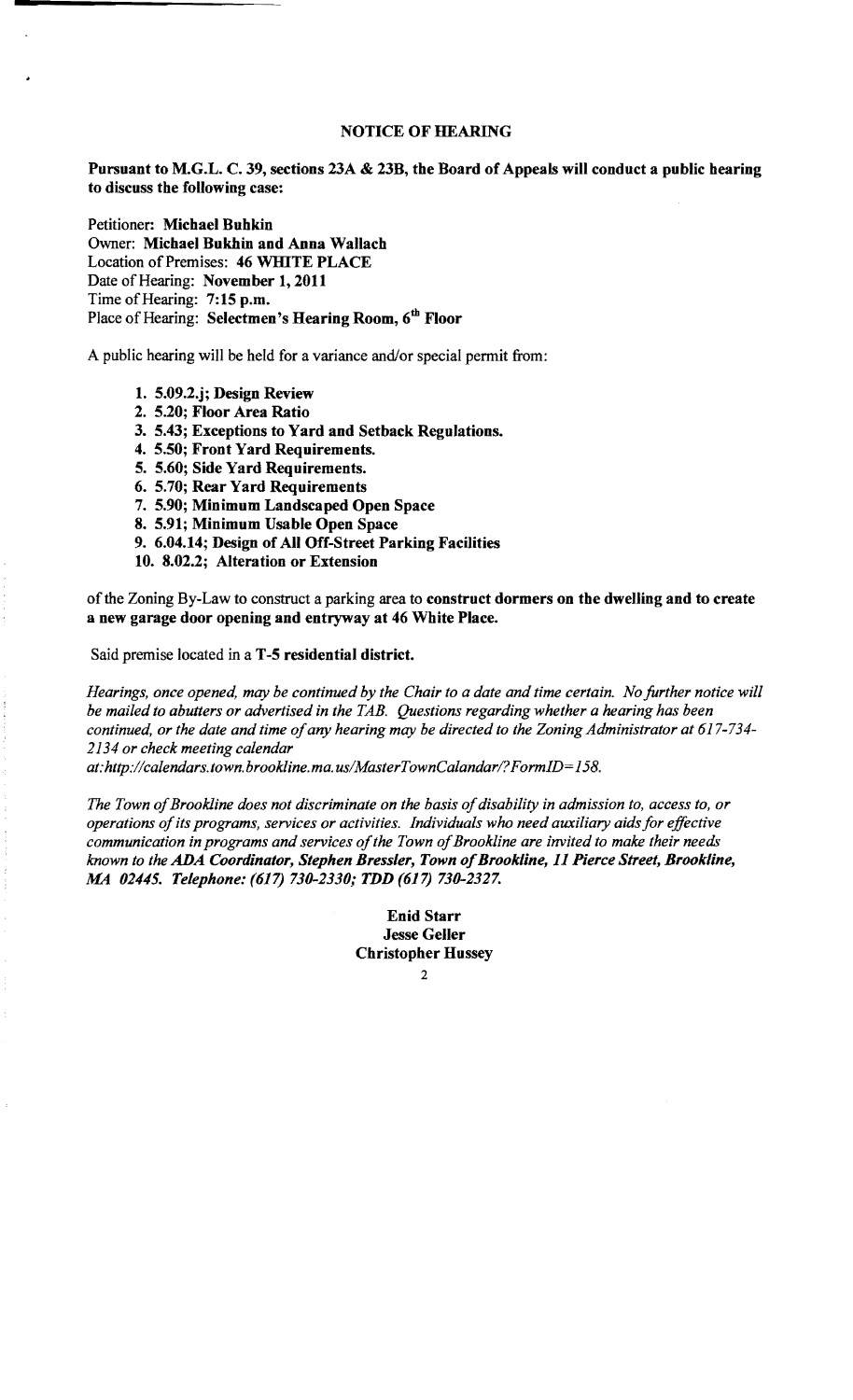At the time and place specified in the notice, this Board held a public hearing. Present at the hearing was Chairman, Enid Starr and Board Members, Mark Zuroff and Jonathon Book. The case was presented by the attorney for the petitioner, Robert L. Allen Jr., 300 Washington Street, Second Floor, Brookline, Massachusetts 02445. Also in attendance were the owners of 46 White Place, Michael Bukhin and Anna Wallach.

Chairman Starr commenced the hearing and asked the nature of the request. Attorney Allen stated the petitioner is requesting to construct dormers on the dwelling and to create a new garage door opening and entryway at 46 White Place. Attorney Allen then described the property located at 46 White Place as a single family dwelling in a T-5 Zoning District, a community that is primarily comprised of single and multi-family dwellings. Mr. Allen stated that White Place is a narrow, one-way road, and that the MBTA green line is directly behind 46 White Place. The structure on 46 White Place, Mr. Allen stated, was built between 1884 and 1888, and originally used as a barn or wagon shed. The dwelling on the property is similar to other dwellings in the area and helps to create a distinct neighborhood appearance. The dwelling on the property is built directly abutting the front and side yard setbacks which is unique to White Place and the zoning district.

Mr. Allen informed the Board that the proposal would increase total floor area on the property to an FAR of 2.33, which is significantly higher than the allowed FAR. Mr. Allen clarified that the FAR analysis is relative as the lot at issue is 1,534 square feet on what is essentially a zero lot line. The petitioner is also proposing to alter the front façade of the dwelling by installing a new garage door, which will allow for a two car garage, where now there is a one car garage. As a result of the new garage, the front entryway will have to be relocated to the right of its existing location. Mr. Allen stated that the petitioner had created a small, private art studio on the ground floor behind the garage, which is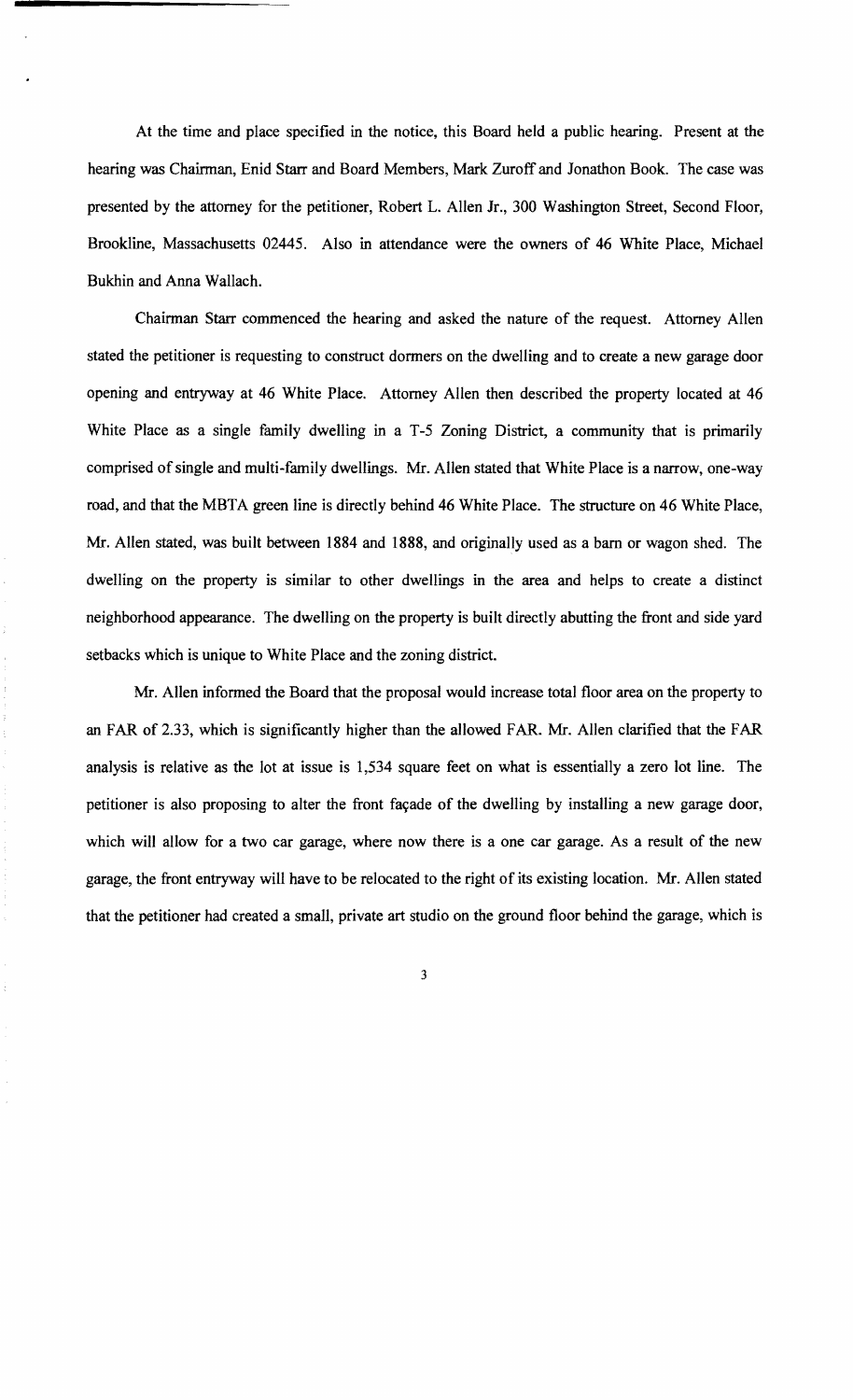certainly in keeping with the history of the street. He stated that the purpose of the proposal was to create more space for family, the petitioner's children and some room for visitors.

Mr. Allen detailed modifications made to the proposal after the petitioner had met with the Planning Board and staff. The petitioner lowered the dormers so that they do not go all the way to the ridge line of the roof and the dormers were set back from the front on both sides by 3'6". In addition, they were able to create a small open space by building a deck on the  $2<sup>nd</sup>$  floor of the dwelling. Mr. Allen stated that the proposal has the unanimous support of Preservation Commission, Planning Board, and neighbors. Several letters of support were provided to the Board and entered as Exhibit 1.

Mr. Allen then reviewed the zoning violations regarding the proposal. A variance is required for the garage proposal under Zoning By-Law, Section 6.04.14 (Design of All Off-Street Parking Facilities). The existing garage will be converted from a one to a two car garage. The conversion will require a change to the front façade of the structure. Mr. Allen stated that the proposed alteration has been reviewed by the Preservation Commission staff and the recommended changes were included as a part of the current proposal. The garage door will be a single door made to look like two individual doors, which will help to retain the existing character of the structure. Due to the narrowness of White Place and the allowance of daytime parking on the North side of the street, this two car garage is necessary to both swing the turn into the garage and prevent vehicles from being stored on the street. Further, other facades in the area including two houses across the street have double garage doors; therefore, this proposal will not change the character of the neighborhood. Mr. Allen also stated that under Section 6.04.14, the Board may waive requirements if another design at the rear or side of the dwelling is not feasible. Here, there is no other option due to the narrowness of the lot.

Mr. Allen then described the variance required under Zoning By-Law, Section 5.20 (Floor Area Ratio), stating that the property's FAR requirement is 1 and currently has an FAR of 2.2, which is over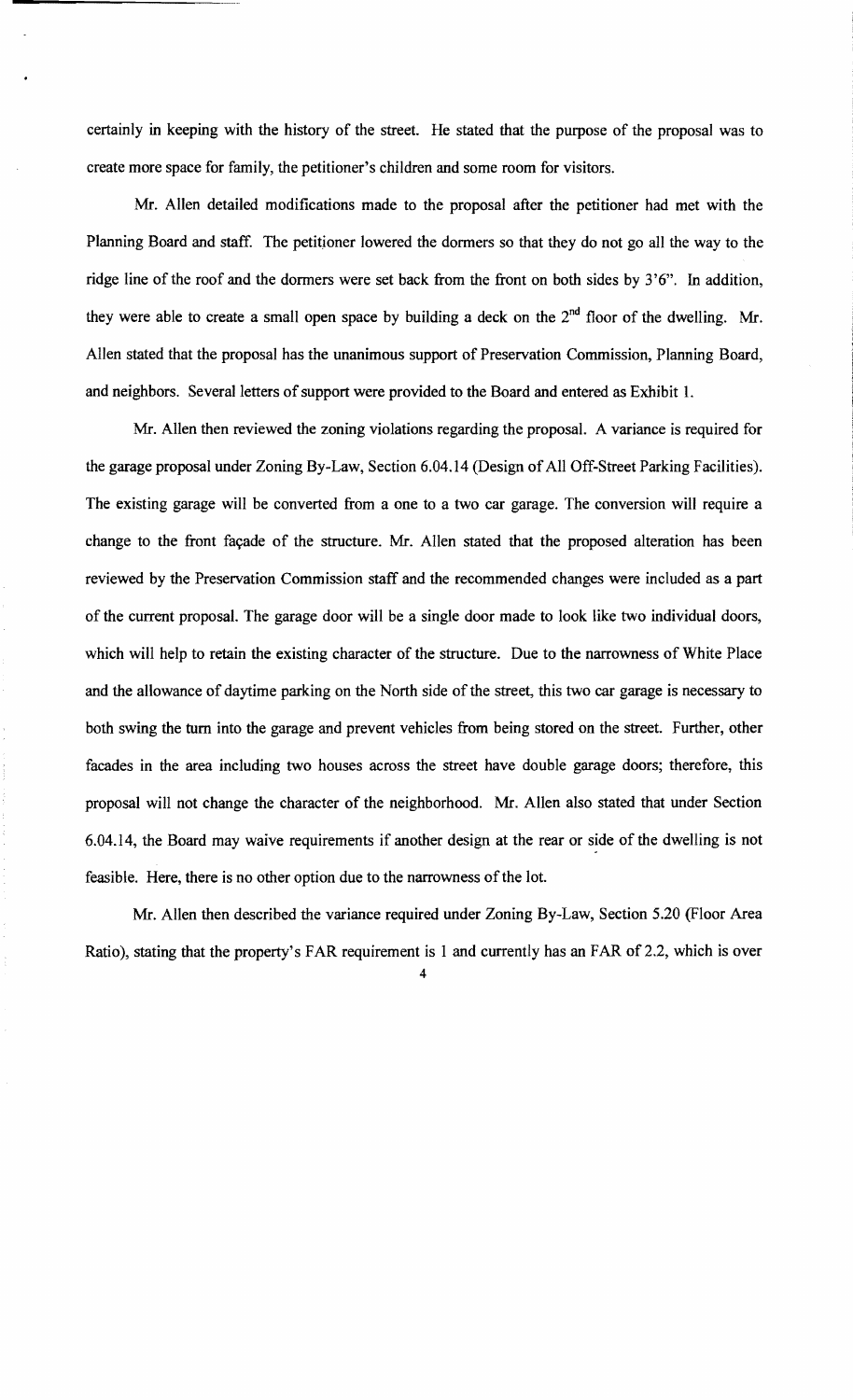double the allowance for the property. The dwelling was originally constructed within the setback area, because there were no setback regulations at the time; as a result, the existing FAR requirement for the neighborhood is not met by numerous dwellings in the area. Due to the current regulation and location of the dwelling, any increase in floor area would require a variance. Mr. Allen stated that the petitioner meets the requirement under MOL c. 40A section 10, and therefore should be granted a variance. M.O.L. c. 40A, Section 10 states, in relevant part:

"The permit granting authority shall have the power . . . to grant upon appeal . . a variance . . . where such permit granting authority specifically finds that owing to circumstances relating to the soil conditions, shape, or topography of such land or structures and especially affecting such land or structures but not affecting generally the zoning district in which it is located a literal enforcement of the provisions of the ordinance or by-law would involve substantial hardship, fmancial or otherwise, to the petitioner or appellant, and that desirable relief may be granted without substantial detriment to the public good and without nullifying or substantially derogating from the intent or purpose of such ordinance or by-law."

Mr. Allen described the uniqueness of the lot and structure, stating that 46 White Place is a small and narrow shaped lot, uniquely shaped compared to most of the lots in the zoning district, which have larger lots and dwellings that have some kind of setback. The structure was built with some setbacks, but over time the property on the west side was allowed to butt up against 46 White Place and the east side has less than two feet of setback, which is extremely unique in the zoning district. Essentially the property is on a zero lot line, making construction of any type of addition impossible. The petitioner's proposal is the only possible way to make this property conform to today's codes and standards for use as a single family house. The irregularity of the preexisting structure prevents expansion in any way, as all the dimensional requirements are pre-existing non-conforming. Mr. Allen stated that this creates an undue hardship on the reasonable use of the property.

Regarding Zoning By-Law, Section 8.02.2 (Alteration or Extension), a special permit is required to alter a pre-existing non-conforming structure or use. Mr. Allen stated that the elements for special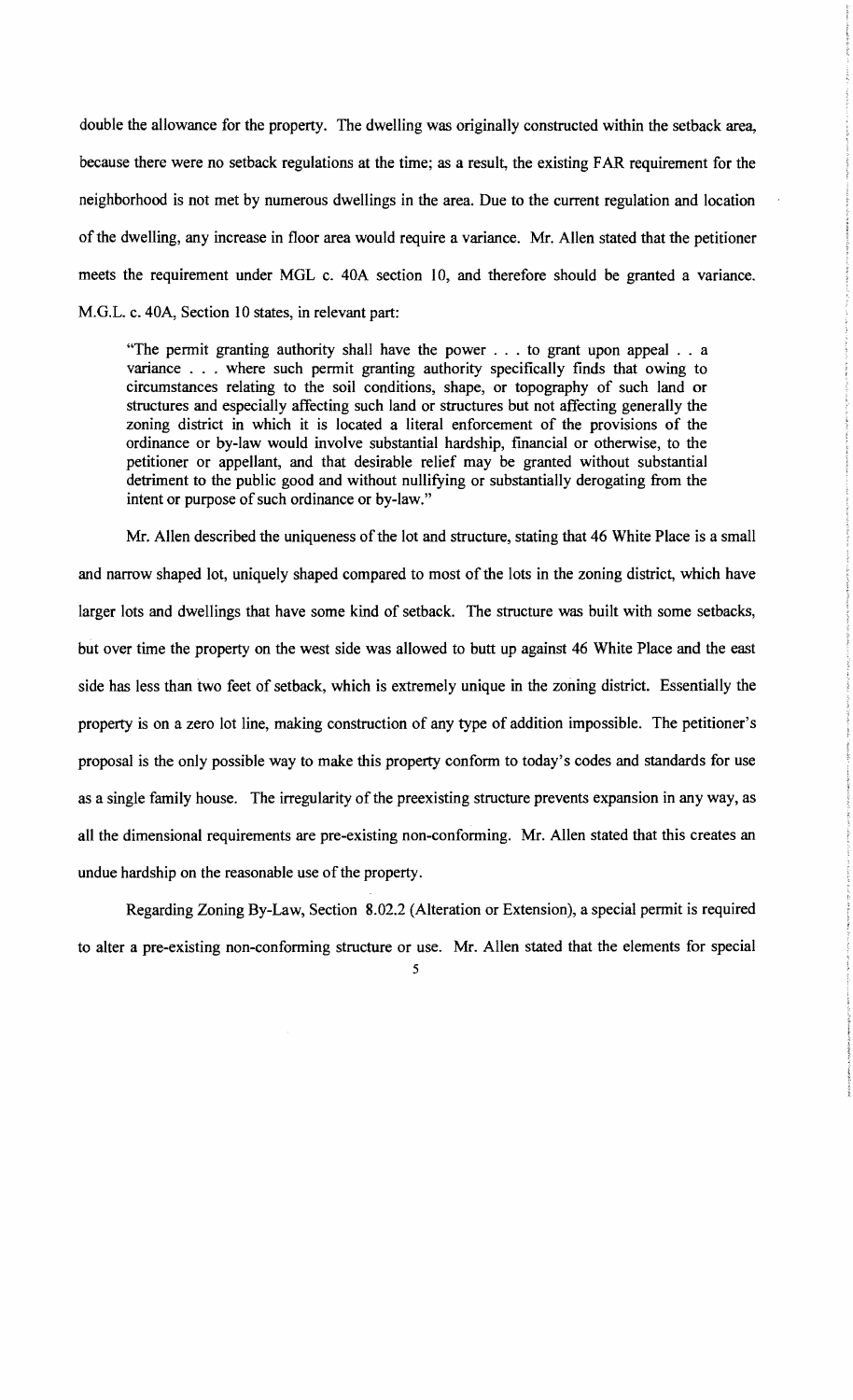permit were met in this instance. First, the specific site is an appropriate location for such use, structure, or condition as there is little change to the streetscape. The proposal restores a historic building and the dormer is set back from the street. Second, the use as developed will not adversely affect the neighborhood. There are numerous letters of support from neighbors and abutters. Third, there will be no nuisance or serious hazard to vehicles or pedestrians. Fourth, aadequate and appropriate facilities will be provided for the proper operation of the proposed use. Finally, fifth, the development as proposed will not have a significant adverse effect on the supply of housing available for low and moderate income people. The proposal allows a dwelling to be converted for a use by a family.

Chairman Starr inquired whether any Board members had questions for the petitioner. Board Member Book asked whether there were any letters of support from the immediate abutters. Petitioner Michael Bukhin, stated that there were several individuals at 44 White Place and 45 White Place who expressed support and had no issues with the proposal, but had not provided letters. Board Member Book asked about FAR; whether the expansion related only to the dormers. Mr. Allen stated that much of the increase relates to the ground floor due to having to include certain FAR in the garage area, which normally would be excluded, but was previously determined livable space. Board Member Zuroff inquired whether the picture provided by the petitioner was the current state of the building. Mr. Allen stated yes and current pictures were introduced as Exhibit 2 and Exhibit 3. Board Member Zuroffasked if there were any change to the floor space on the third floor. Mr. Allen explained that there would be more usable space due to the dormers, but that there would be no technical expansion of floor space on the third floor.

The Chairman asked whether anyone in attendance wished to speak in favor of or against the proposal. Katherine Kirshner of 49 White Place spoke in favor of the proposal, stating that the building had been uninhabited for a long time, complimented the petitioner's family, and said the proposal would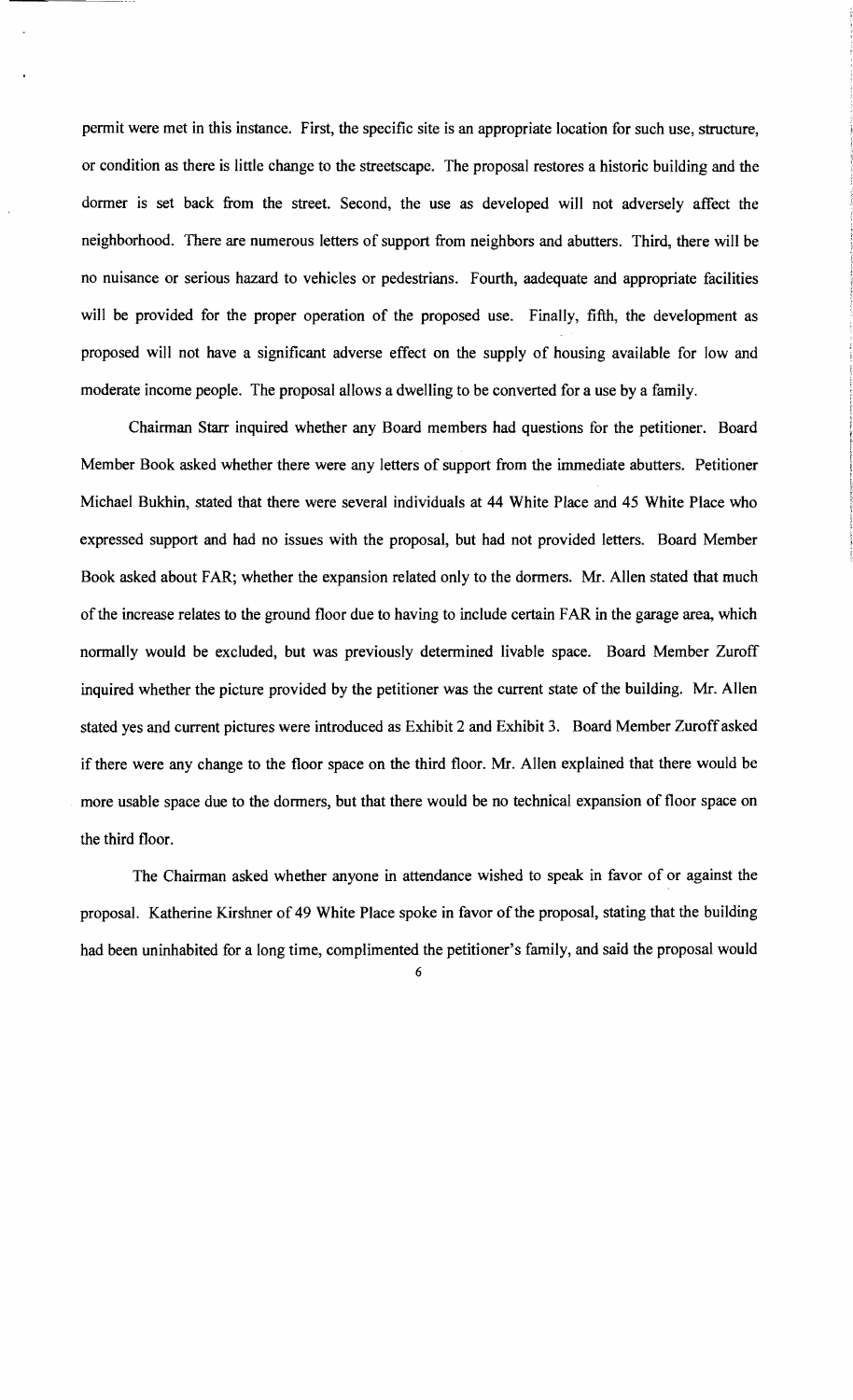be a positive improvement to the neighborhood. Sandra Levine of 15 White Place spoke in favor of the proposal, stating that she felt the same sentiments as Ms. Kirshner. Seth Kaplan of 14 White Place spoke in favor if the proposal, stating he was sympathetic to the difficulty of putting together a project on such a narrow street. No one rose to speak against the proposal.

Tim Richard, Planner, delivered the findings of the Planning Board.

Section 5.09.2.j – Design Review: The structure on the property is listed on the National Register of Historic Districts, and is subject to the design review standards listed under Section 5.09.4(a-l). All the conditions have been met, and the most relevant sections of the design review standards are described below:

a. Preservation of Trees and Landscape - The proposal will not result in the loss of any trees on the property because the site for the development is paved. No additional trees or landscaped area will be created as a result of this proposal.

b. Relation of Buildings to Environment – The dormer addition is not expected to affect the landscape and natural environment of the area. The addition will create more bulk, which will cast a shadow, but it is not anticipated to have a negative or altering effect on the neighborhood.

c. Relation of Buildings to the Form of the Streetscape and Neighborhood – The dormer addition will change the roofline of the dwelling. Currently, the dwelling is similar in shape and the pitch to the roofline of other properties in the vicinity. The dormer addition will create a structure that looks slightly different than the other dwellings along White Place. The dormers will be set back on the dwelling to minimize the appearance ofthe addition. The dormer on the west side will have one window that is similar in appearance to other windows on the structure, and there will be a second window that is a different style window, but will not be visible from the road. This window will allow more light to enter the residence. The dormer on the east side of the property will not include windows. The absence of windows on this side is to ease concerns of the neighbors to the west about privacy issues because they have a roof deck on that side.

d. Open Space - Currently, there is not any existing usable open space or landscaped open space on the property. The dwelling was originally constructed with a very small setback area. Due to the configuration of the property, the creation of open space is not possible. However, in addition to the dormer addition, there will be a small roof deck that will provide some additional useable open space.

Section 5.20 – Floor Area Ratio: The property has an FAR requirement of 1, and currently has an FAR of2.2, which is over double the allowance for the property. The dwelling was originally constructed within the setback area, because there weren't setback regulations at the time; as a result, the existing FAR requirement for the neighborhood is not met by numerous dwellings in the area. Due to the current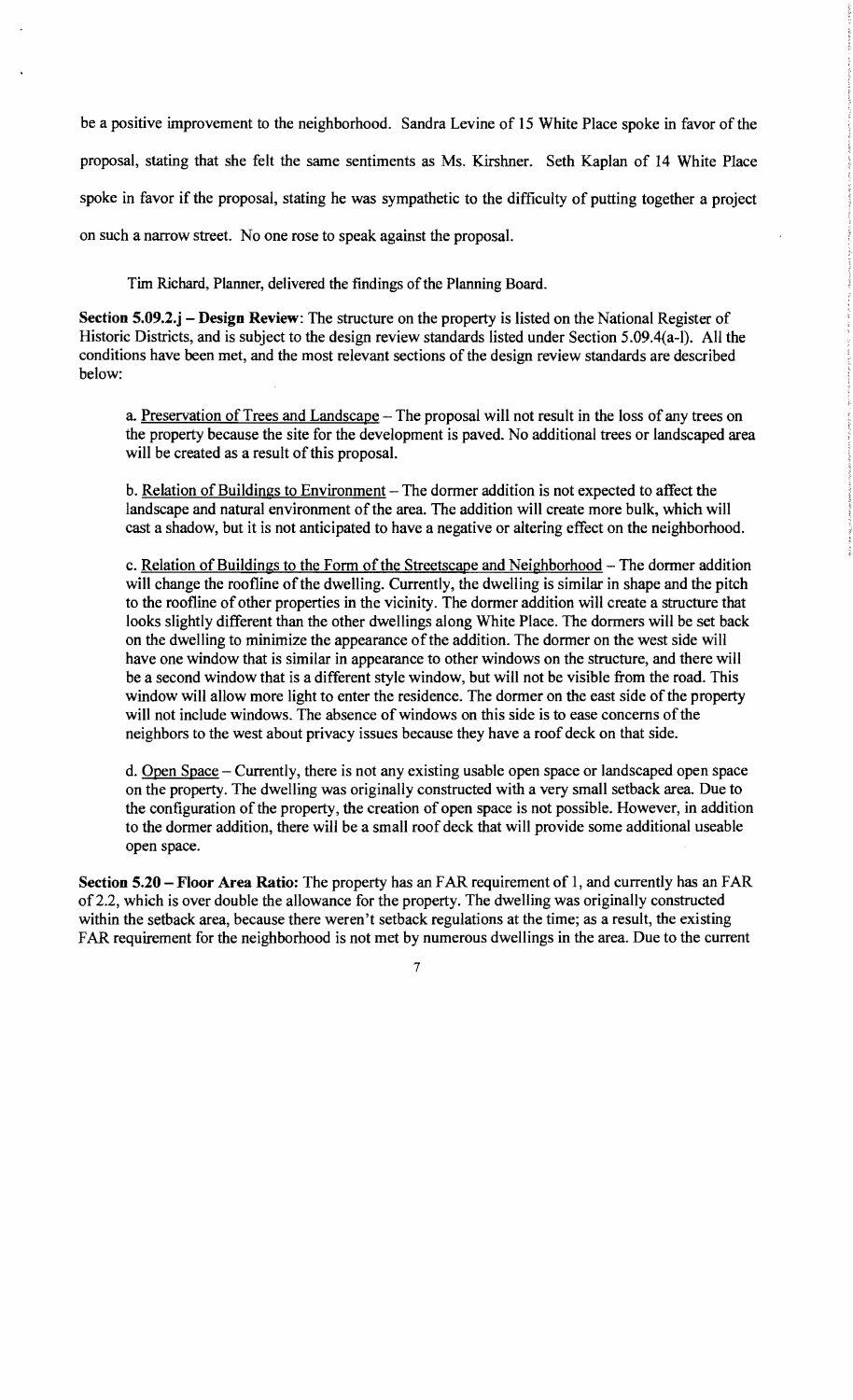regulation and location ofthe dwelling, any increase in floor area would require a variance. Section 5.43 - Exceptions to Yard and Setback Regulations

## Section 5.50 - Front Yard Requirements

## Section 5.60 - Side Yard Requirements

Section  $5.70 -$ Rear Yard Requirements: The dormer addition and change to the garage doors to the front of dwelling will not increase the footprint or expand further towards the setbacks. The structure is currently in violation of the setback requirements on all sides.

## Section 5.90 – Minimum Landscaped Open Space

Section 5.91 - Minimum Usable Open Space: The property does not currently have any usable open space or landscaped open space on the property. The creation of usable or landscaped open space is not a possibility. The petitioner is proposing a small amount of open space in the form of a roof deck on the east side of the dwelling. The deck will be constructed as a part of the dormer addition and will not count towards the usable open space requirement in 5.91.2.a, but it will be open space nonetheless.

Section 6.04.14 - Design of All Off-Street Parking Facilities: The existing garage will be converted from a one to a two car garage. The conversion will require a change to the front facade of the structure. The proposed alteration has been reviewed by the Preservation Commission staffand the recommended changes were included as a part of the current proposal. The garage door will be a single door made to look like two individual doors, which will help to retain the existing character of the structure.

Section 8.02.2 - Alteration or Extension - A special permit is required to alter a pre-existing nonconforming structure or use.

Ms. Richard reported that the Planning Board was supportive of this proposal. The Planning Board does not object to the project as proposed, provided the Board of Appeals finds that the proposal meets the statutory requirements for a variance. There was initial concern that the dormers would negatively impact the streetscape, but the petitioner worked to minimize the visual impact on the street by pushing the dormers away from the front of the structure. The revisions ensure that the roofline will remain a prominent feature that is similar to existing rooflines on other dwellings in the area. The proposal includes additional open space on a new small deck, which may serve as a counterbalancing amenity. Additionally, the petitioner has worked with the Preservation Commission to create a fayade that does not detract from the existing character and historic nature of the original structure. There are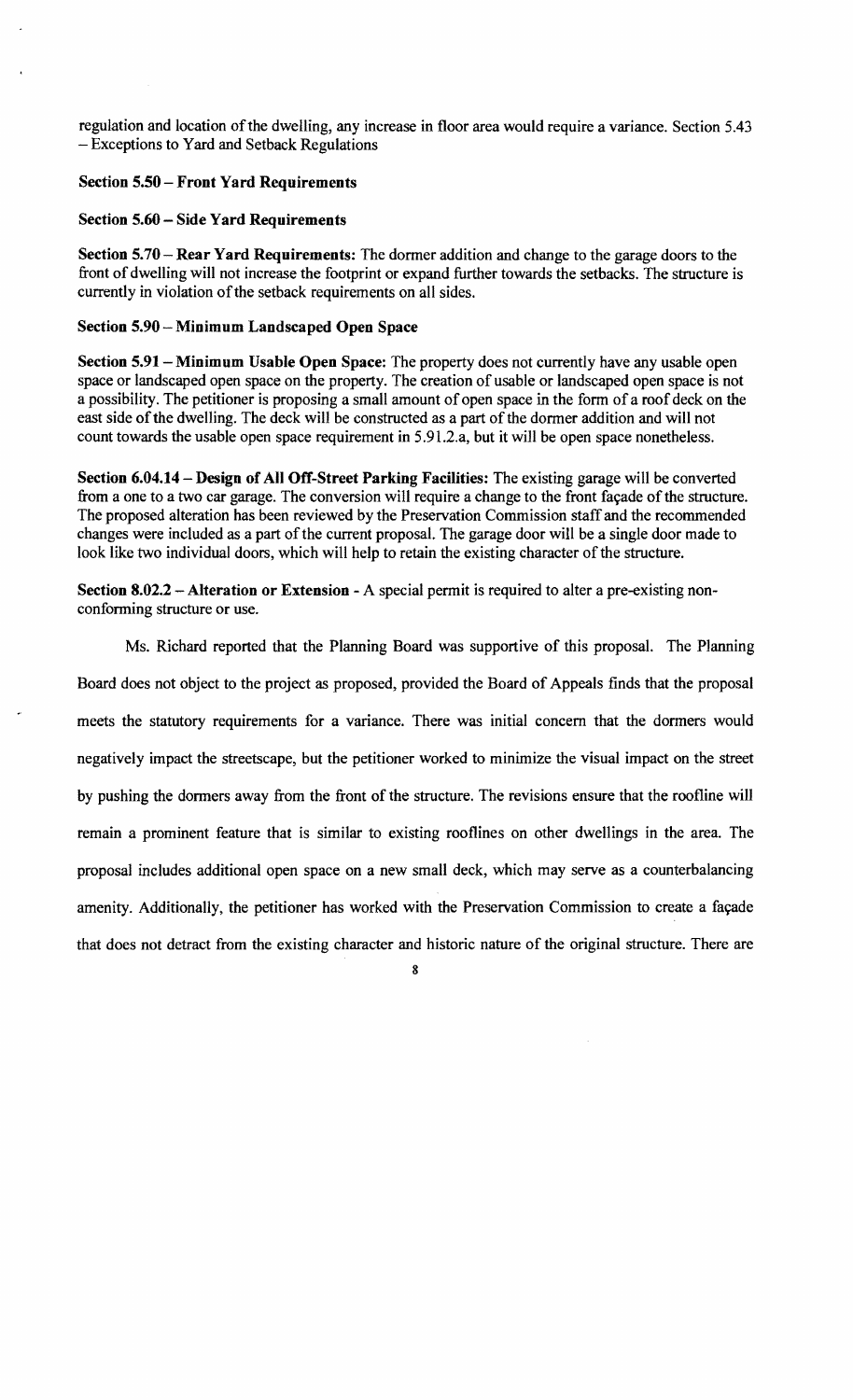other facades in the area that have double garage doors; therefore, this proposal is not viewed as something that will change the character of the neighborhood. Therefore, if the Board of Appeals finds that the criteria for a variance are met, the Planning Board recommends approval of the proposal and plans by Chongzi Chen, dated 10/24 and 10/25/2012, subject to the following conditions:

- 1. Prior to the issuance of a building permit, the petitioner shall submit final plans and elevations, indicating the fmal window selection and dormer roof pitch alteration, subject to the review and approval of the Assistant Director of Regulatory Planning.
- 2. Prior to the issuance of a building permit, the petitioner shall submit a final landscape plan indicating all counterbalancing amenities subject to the review and approval of the Assistant Director of Regulatory Planning.
- 3. Prior to the issuance of a building permit, the petitioner shall submit to the Building Commissioner for review and approval for conformance to the Board of Appeals decision: 1) a final site plan stamped and signed by a registered engineer or land surveyor; 2) final building elevations stamped and signed by a registered architect; and 3) evidence that the Board of Appeals decision has been recorded at the Registry of Deeds

The Chairman then called upon Michael Yanovich, Chief Building Inspector for the Building Department, to deliver the comments of the Building Department. Mr. Yanovich indicated that he was not opposed to the proposal, stating that there was no large net change to the FAR due to counting the ground floor, and it was a good change to the property and neighborhood. Mr. Yanovich stated that he would have to work with the petitioner relative to the lot lines, but would ensure that it would be taken care of.

The Board, having heard all the testimony, deliberated on the merits of the application. Board Member Zuroff stated that the proposal met the variance, as there was a hardship and this was a rare circumstance where relief is needed. Regarding special permit, Zuroff stated that the elements were met and there was a benefit to the neighborhood because of the restoration of a historic building. Further,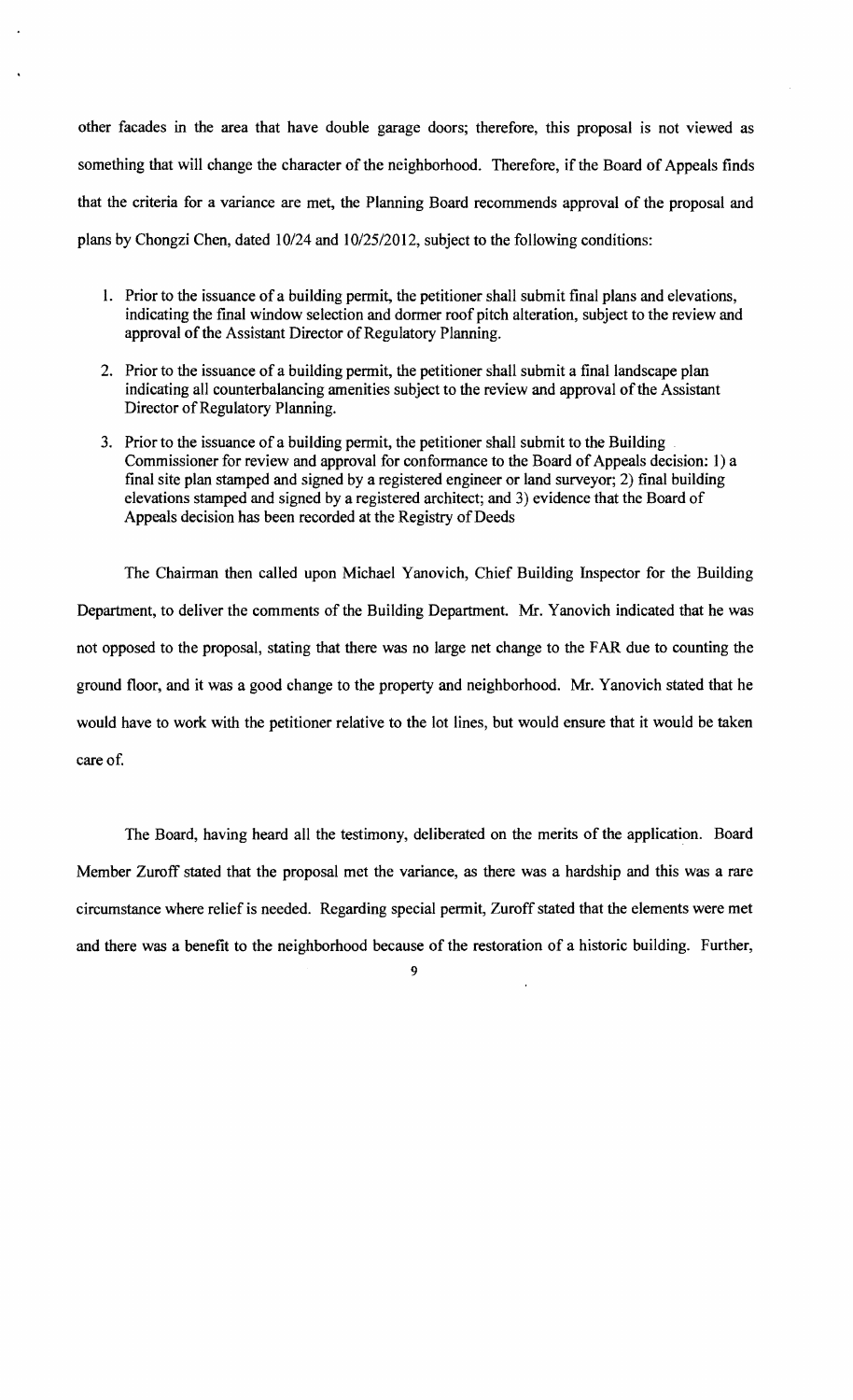Zuroff concurred that there was no extreme changes to the FAR and relief was justified. Board Member Book echoed the opinions of Zuroff and noted the uniqueness of the structure and that there would be no beneficial use of the property without relief. Book emphasized that the uniqueness was in the structure, not the lot. Chairman Starr stated that the variances were supported and that she was very comfortable in grating relief. Further, Starr stated that the special permit elements were met and there were adequate counterbalancing amenities in the ironwork, preservation of the door, and creation of useable deck area.

The Board then determined, by unanimous vote that the requirements of **Sections 5.09; 5.20; 5.43;** 

5.50; 5.60; 5.70; 5.90; 5.91; 6.04.14; and Section 8.02.2 were met. The Board made the following

specific findings pursuant to said Section 9.05:

- a. The specific site is an appropriate location for such a use, structure, or condition.
- b. The use as developed will not adversely affect the neighborhood.
- c. There will be no nuisance or serious hazard to vehicles or pedestrians.
- d. Adequate and appropriate facilities will be provided for the proper operation of the proposed use.

Accordingly, the Board voted unanimously to grant the requested relief subject to the following conditions:

- 1. Prior to the issuance of a building permit, the petitioner shall submit final plans and elevations, indicating the final window selection and dormer roof pitch alteration, subject to the review and approval of the Assistant Director of Regulatory Planning.
- 2. Prior to the issuance of a building permit, the petitioner shall submit a final landscape plan indicating all counterbalancing amenities subject to the review and approval of the Assistant Director of Regulatory Planning.
- 3. Prior to the issuance of a building permit, the petitioner shall submit to the Building Commissioner for review and approval for conformance to the Board of Appeals decision: 1) a final site plan stamped and signed by a registered engineer or land surveyor; 2) final building elevations stamped and signed by a registered architect; and 3) evidence that the Board of Appeals decision has been recorded at the Registry of Deeds.